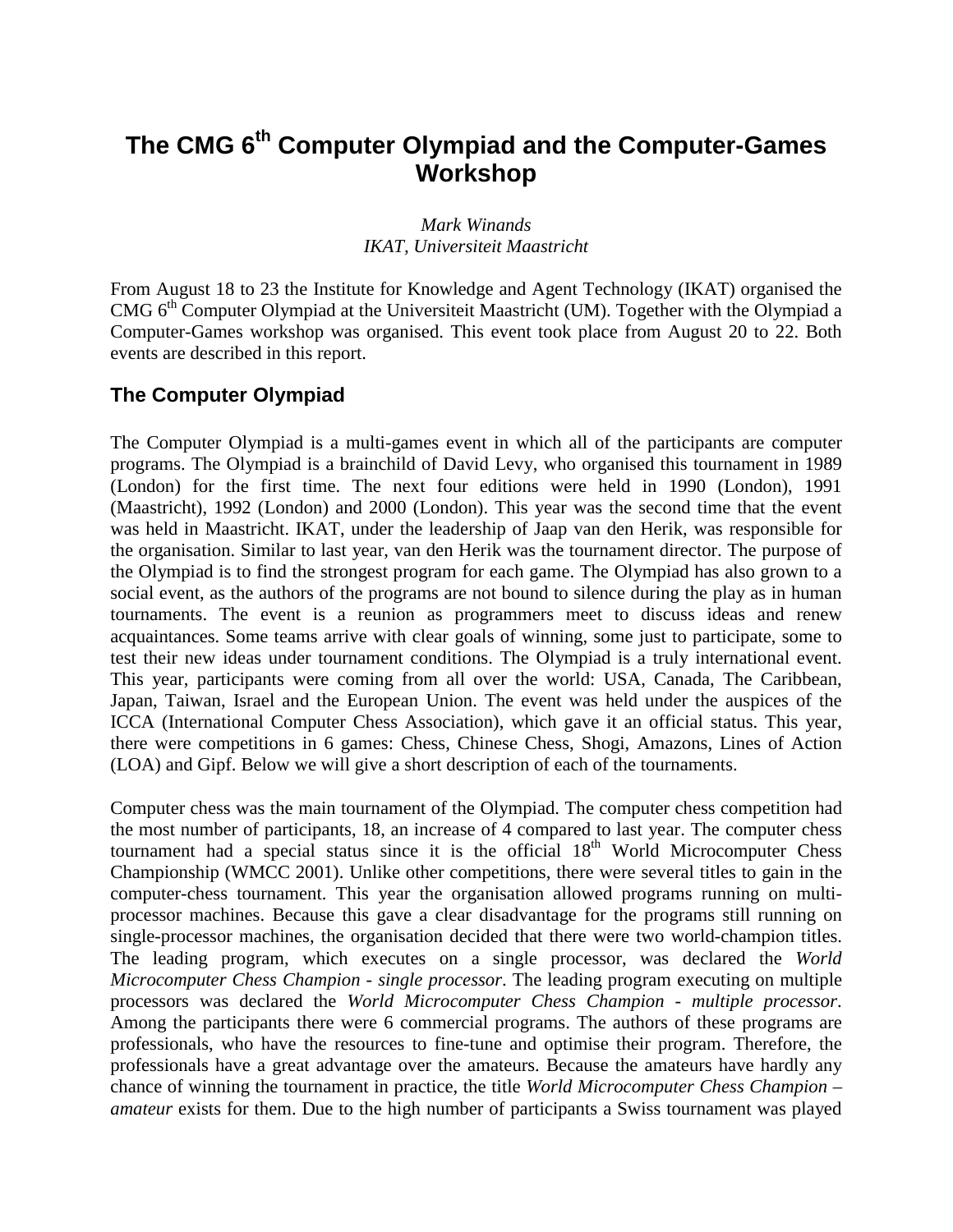consisting of nine rounds. The games were played during the morning and the afternoon. Each day there was a press briefing given by the well-known chess master Hans Böhm. These sessions were very interesting and amusing. Although the top programs play at a higher level than him, Böhm was still able to uncover some weaknesses in those programs. After five days of tough battle JUNIOR (Ban, Israel) was the best multi-processor program and the winner of the chess tournament, SHREDDER (Meyer-Kahlen, Germany), the best single-processor program and GROMITCHESS (Skibbe, Germany), the best amateur program.

A popular new game in the AI community is Amazons. It is a simple board game of occupying and enlarging territory. The game is quite similar to Go. Because of the large branching factor, a brute-force approach, like in chess, is unfeasible in Amazons. Paradoxically, the chess programmer Johan de Koning claimed that he still could use a lot of his chess-programming experience in his program 8QP. For the second time his program won the Amazon competition with a perfect score!

After the absence of last year Chinese Chess returned as a part of the Olympiad. The Asian programs dominated the tournament. The battle for the first place was between ELP (Chen, Taiwan) and SG 8.2 (HSU, Taiwan). Those two programs playing against each other was a derby, since both belong to the same research group. In the end the program ELP won this exciting competition.

Shogi is the Japanese version of chess. The complexity of this game is higher than of Western Chess. At the moment computer Shogi tournaments are very popular in Japan. In this country Shogi is also a popular domain for AI research. Because of the travelling distance between Japan and Maastricht, there were only three programs participating. But the authors of the programs still had a lot of fun in competing at the Olympiad. The tournament was won with a perfect score by SHOTEST 5.6 (Rolasson, UK). A European program as winner of the tournament shows that this game is not exclusively a domain for Japanese researchers.

The LOA tournament was for the second time present at the Olympiad. LOA is a chess-like connection game, which is getting steadily more attention in the game-playing community. The LOA tournament was the only tournament, which needed a play-off. The LOA programs YL (Björnsson, Canada) and MIA II (Winands, The Netherlands) shared the same number of points after the regular tournament. The play-off was won after some nice tactical play by YL.

Gipf, a fairly new domain in the game-playing community, was a newcomer at the Computer Olympiad this year. The game, mostly common in Belgium, is played on a hexagonal board with the pieces being pushed from the sides. Despite Gipf's newness two quite strong Gipf programs were present at the Olympiad, GIPFTED (Wentink, The Netherlands) and GF1 (Van Den Branden, Belgium). After some interesting matches it was GF1 that won the competition.

At the last day of the Olympiad a social dinner was organised for the authors of the participating programs. This was a good moment for the programmers to discuss the performance of their machines at the Olympiad with each other. During the meals the medals and prizes were handed to the winners of each tournament. At this occasion several authors thanked the organisation for the success of the Olympiad.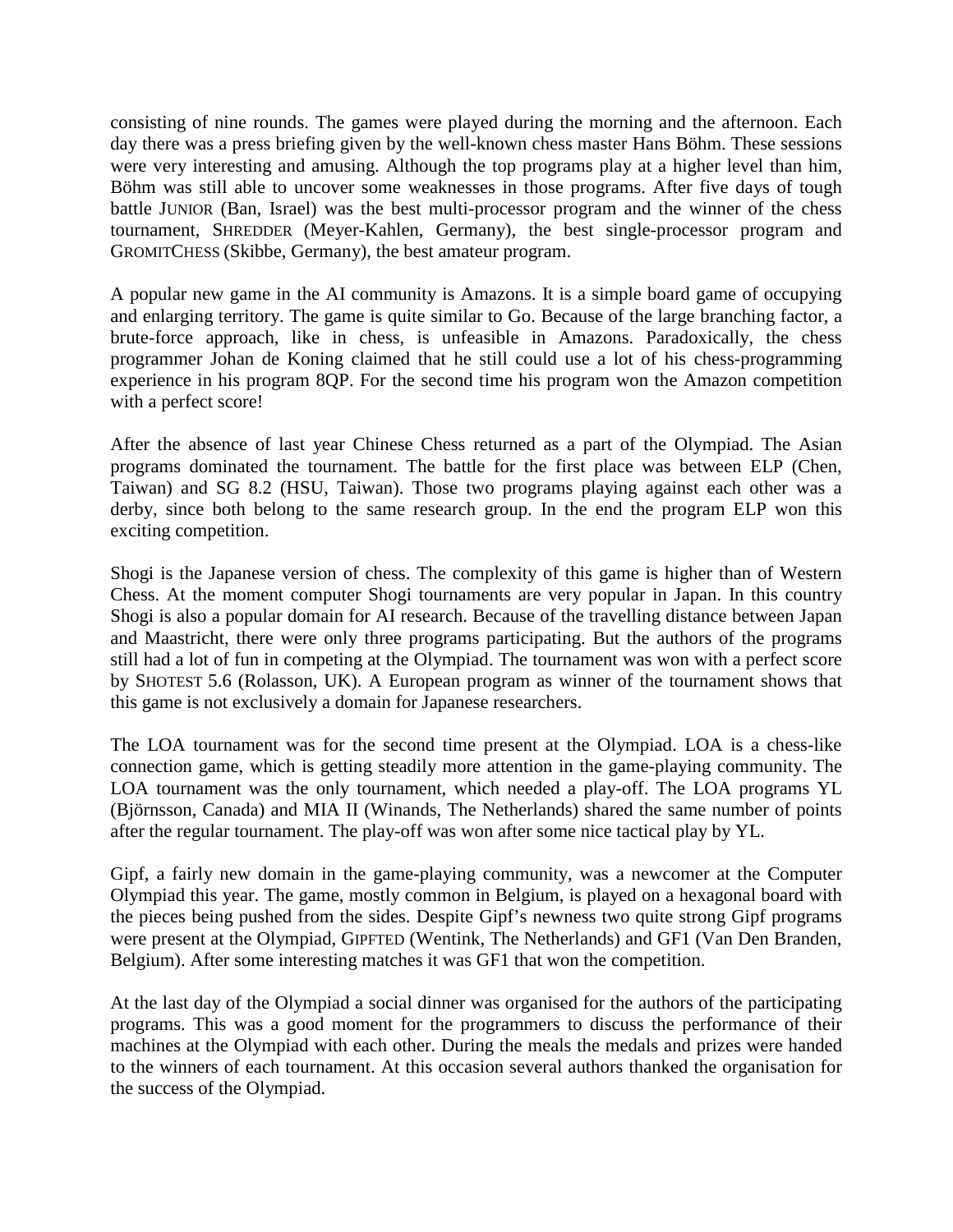#### **The Computer-Games Workshop**

As a successor of last year's Computer-Games Workshop at the Fifth Computer Olympiad in London, Jos Uiterwijk (IKAT) again organised a three-day workshop in the evening, from August 20 to 22. The workshop focused on the latest developments in games programming. Each evening, the workshop attracted an audience of some 25 to 30 people, from all over the world. The event consisted of three invited lectures, thanks to a grant from NWO, and ten regular presentations. Each day started with an invited lecture (45 minutes) followed by three or four presentations (25 minutes each). Summaries below were adapted from Jos Uiterwijk's more extensive report in the ICGA journal (Vol. 24, No 3).

The first invited lecture of the workshop was given by Ernst Heinz (MIT, USA) and was entitled *Selected Goodies of DARKTHOUGHT*. In this lecture he revealed many so far unpublished details about his chess program DARKTHOUGHT, mainly concerning search extensions, transposition tables and material signatures. This lecture was inspiring for those building competitive game programs. Next, Jeroen Donkers (UM, The Netherlands) presented a talk entitled *Learning Opponent-type Probabilities for PrOM Search*. He explained the PrOM (for Probabilistic OM) search algorithm, which is an extension of plain OM (Opponent-Model) search. Subsequently, Don Beal (University of London, UK) talked about *Learning to Play Well from Observing Bad Play*. He illustrated how  $TD(\lambda)$ , the most best-known algorithm for self-learning in games, deteriorates when a program tries to learn from games of a lower quality than the program itself, but that an enhanced algorithm does much better. Then, Levente Kocsis (UM, The Netherlands) gave the presentation named *Learning Move Ordering in Chess*. He showed how neural networks can be applied to order the moves in the alpha-beta search. Finally, this day saw an inserted (light) talk by Henk van Haeringen (The Netherlands). He explained the rules of a chess variant invented by him, called *SuperChess*. The main difference with standard chess is the addition of extra types of pieces.

At the second day, Hiroyuki Iida (Shizuoka University, Japan), discussing the *Advances of AND/OR-Tree Search Algorithms in Shogi Mating Search*, presented the second invited lecture of the workshop. He gave characteristics of a family of AND/OR tree-search algorithms, mainly proof-number (PN) variants (PN<sup>\*</sup>, PDS and DF-PN). Most of them are depth-first algorithms, some of which only make use of proof numbers, whereas others use both proof and disproof numbers. Although the exact details of all these algorithms are not yet clear their foresights are very promising in Shogi. Next, Diederik Wentink (UM, The Netherlands) went into some details of his *Analysis and Implementation of the Game of Gipf*. He explained the rules and the game properties of Gipf. Then Bruno Bouzy (Université Paris 5, France) explained *Go Patterns Generated by Retrograde Analysis*. He calculated all pattern game values for small boards up to 3×3, and for open boards (i.e., without edge constraints) up to 4×4. The last talk of the day was by Erik van der Werf (UM, The Netherlands), presenting his experiments on *Visual Learning in Go*. He presented his neural-network architecture, called ERNA, which learned to determine connectedness from raw board representations and second, to count the number of liberties of stones.

The invited lecture of the final day was given by Christian Posthoff (The University of The West Indies, Trinidad and Tobago), who entrusted to the audience his thoughts on *Computer Chess and*